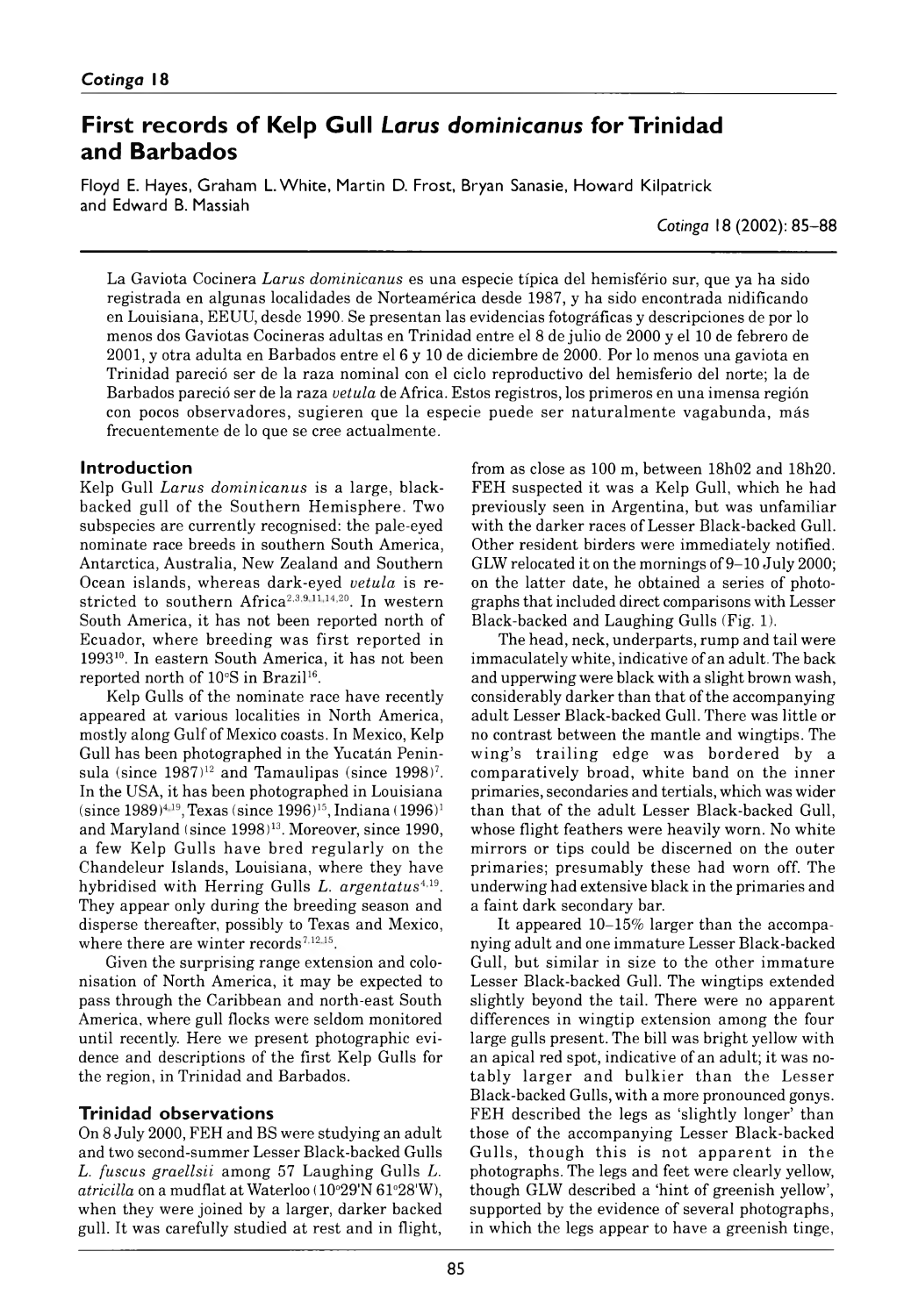

D

Figure 1. Adult Kelp Gull *Larus dominicanus* (A–C) at Waterloo, Trinidad, 10 July 2000, with adult Lesser Blackbacked Gull *L. fuscus graellsii* and Laughing Gulls *L. atricilla* (C; partially obscured by vegetation in foreground) (Graham L. White), and at San Fernando, Trinidad, 10 February 2001, with Laughing Gull (D) (Floyd E. Hayes)

and were slightly duller than the bill. Examination of the photographs clearly revealed a pale iris and reddish orbital ring. The gull walked toward a Lesser Black-backed Gull on several occasions and once gave a long-call ( not described). These interactions were presumably aggressive rather than courtship.

Subsequent efforts to relocate it were unsuccessful until 18 September 2000, when HK found what appeared to be a different adult Kelp Gull perched on a boat with Laughing Gulls at San Fernando (10°18'N 61°28'W), 25 km south of Waterloo. Several outer primaries were tipped white and the legs were described as 'halfway between green and yellow'. On 23 September and 1 October 2000, GLW briefly observed an adult in flight just south of Waterloo. On the latter occasion, large patches of white on the upper wings indicated that the coverts were moulting.

All subsequent observations were at San Fernando, where two different adults-one with white-tipped primaries and the other without, though never seen together—were accompanied by up to 1,000 Laughing Gull, five Lesser Black-backed Gull, two Franklin's Gull *L. pipixcan* and a Ringbilled Gull *L. delawarensis.* On 7 October 2000, one resting on the water appeared to have worn wing and tail feathers, lacked white-tipped primaries and had large white patches on the upper wings visible



Figure 2. Adult Kelp Gull *Larus dominicanus* in flight (A) and at rest (B) at North Point, Barbados, 6 and 10 December 2000 (Martin D. Frost)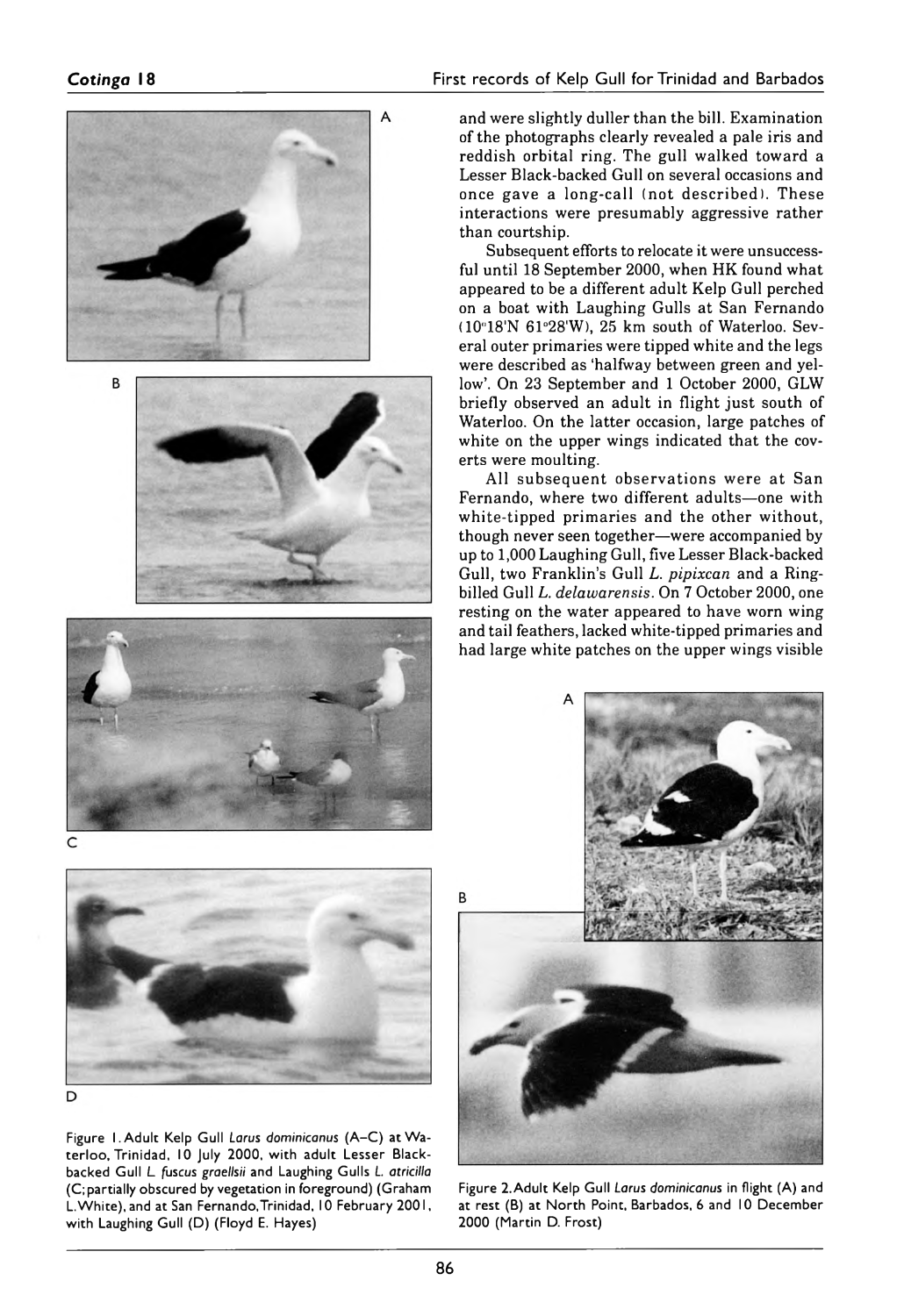in flight (FEH; photographed); clearly this was the same individual noted south of Waterloo on 1 October. On 10 November, an adult perched on a boat had a red orbital ring, a pale iris distinctly darker than that of nearby Lesser Black-backed Gulls, only one visible white-tipped primary (p6), extending just beyond the tertial crescent, and distinctly yellow legs only slightly tinged green (FEH; photographed). A distant individual was seen briefly on the water on 9 December (FEH) and 11 December 2000 (HK). On 21 January 2001, one resting on the water had a pale iris and white-tipped outermost primaries, with the tail level with the third visible primary tip  $(p7)$  and wing projection shorter than that of the Lesser Black-backed Gulls (FEH); presumably the same bird with white-tipped primaries was seen resting on the water on 22 January (M. Kenefick pers. comm.) and 27 January 2001 (FEH, BS). Finally, on 10 February 2001, one resting on the water definitely lacked white-tipped primaries (FEH, HK; photographed, see Fig. 1).

# **Barbados observations**

On 6 December 2000, MDF found an adult Kelp Gull resting on the ground in a 'shooting swamp' atop coastal cliffs at North Point, St. Lucy (13°20'N 59°37W). It was observed between 06h45 and 07h15 from 35 m and photographed in flight (Fig. 2a). It was relocated in the same place on 7 December (EBM) and on 10 December 2000( EBM, MDF; Fig. 2b), but not seen subsequently. No other gulls were present for comparison. Based on the paucity of guano at its favoured site, it was surmised to have arrived recently.

The head, neck, underparts, rump and tail were immaculately white, indicative of an adult. The mantle was black with a slight brown wash, contrasting little with the blacker wingtips. In flight, a broad white band was present on the trailing edge of the inner primaries, secondaries and tertials. A white mirror was visible near the tip of the outermost primary and two white primary tips were visible at rest. It was in fresh plumage with only a few slightly worn primaries.

The large, heavy bill was yellow with a pronounced gonys, apical red spot and yellowish-green tip. No orbital ring could be discerned through a telescope at close range. The iris was dark amber. The legs were greyish green, distinctly greener than the hind leg coloration of a nearby Snowy Egret *Egretta thula.*

# **Discussion**

Only four large *Larus* taxa share such dark mantle coloration: Great Black-backed Gull *L. marinus,* the dark-backed *intermedius* and *fuscus* races of Lesser Black-backed Gull, and Kelp Gull9. Both darkbacked races of Lesser Black-backed Gull average smaller than paler backed *L. f. graellsii*, though *in-* *termedius* and *graellsii* overlap<sup>18</sup>. Great Blackbacked Gull is the largest, being approximately twice as large as Lesser Black-backed Gull<sup>9</sup>. The intermediate body size, structure and bill size of the Trinidad gulls were most consistent with Kelp Gull, which has relatively longer legs and larger feet than Lesser Black-backed *L. f. graellsii* and Great Blackbacked Gulls4; this was noted in one of the Trinidad individuals. The size and structure of the Barbados gull could not be directly compared with other gull species, though the mirror restricted to the outermost primary (p10) eliminates Great Blackbacked Gull<sup>8,9</sup>.

The red orbital ring of one of the Trinidad gulls is shared by all four candidate gulls<sup>9</sup>. The apparent absence of a red orbital ring on the Barbados gull is suggestive of the African race *vetula,* whose orbital ring during the non-breeding season is pale yellow and hardly noticeable<sup>14</sup>. The pale iris of at least one Trinidad gull is indicative of the nominate race  $9,14$ . The dark iris of the Barbados gull is diagnostic for *vetula*2, but South American birds often have a dark iris<sup>14</sup>. Lesser Black-backed Gull typically has yellowish legs, Great Black-backed Gull pinkish legs and Kelp Gull mustard-yellow legs that are brighter when breeding, but become greyer in the non-breeding season8,9,12,14. The bright yellowish leg coloration of one of the Trinidad gulls is consistent with both Lesser Black-backed and breeding Kelp Gulls, though the greenish tinge is more consistent with Kelp Gull. The wingtips of Lesser Black-backed Gull (especially the darker backed races) normally extend farther beyond the tail than in Great Black-backed and Kelp Gulls<sup>9,14</sup>; the Trinidad gulls appeared relatively shorter winged. The greyishgreen legs of the Barbados gull eliminates Lesser Black-backed Gull and is consistent with non-breeding Kelp Gull9,14.

The origin of Kelp Gulls in North America has been the subject of much speculation, yet the recent range expansion north to Ecuador<sup>10</sup>, absence of known escapees from the few collections of live birds in North America (D. L. Dittmann pers. comm.) and occurrence of multiple birds in widely scattered localities suggest a naturally expanding population. None of our birds demonstrated evidence of hybrid origin4. In Trinidad, the worn primaries and brightly coloured bare parts in July and moulting of wingcoverts in October suggest that at least one was an alternate-plumaged bird $4,8,9,14$  that had been in the Northern Hemisphere for some time, rather than a recent vagrant from the Southern Hemisphere. The dark iris, dull orbital ring and dull leg coloration of the Barbados gull indicate it was a basic-plumaged bird possibly representing a transatlantic vagrant of *vetula* from Africa2,14. Such vagrancy is plausible given the recent range expansion of *vetula* along the west coast of Africa, where nesting occurred well north of the equator in Senegal in  $1980<sup>5</sup>$  and  $1983<sup>6</sup>$ ,